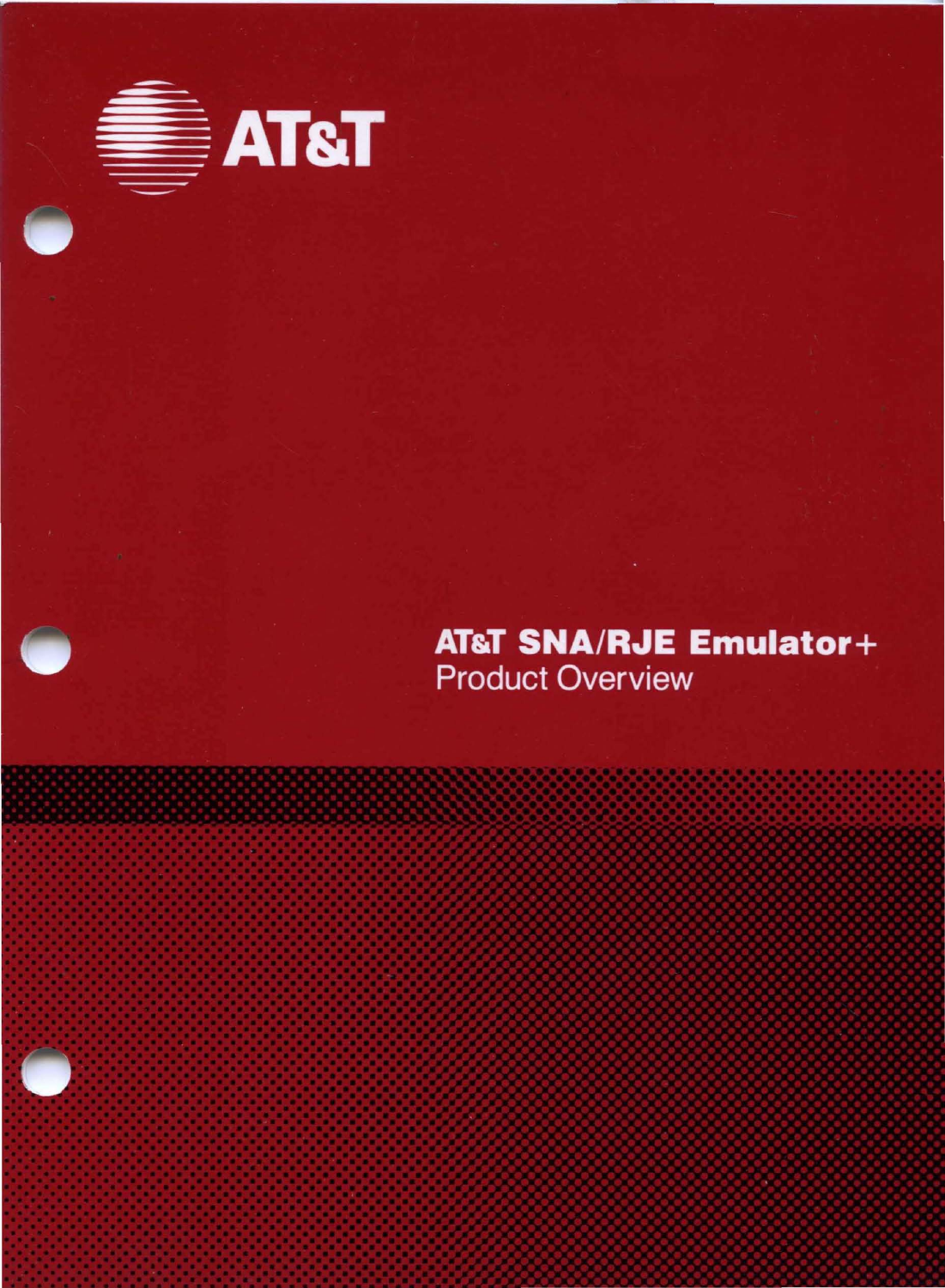

308-011 Issue 1

# **AT&T SNA/RJE Emulator+**

**Product Overview** 

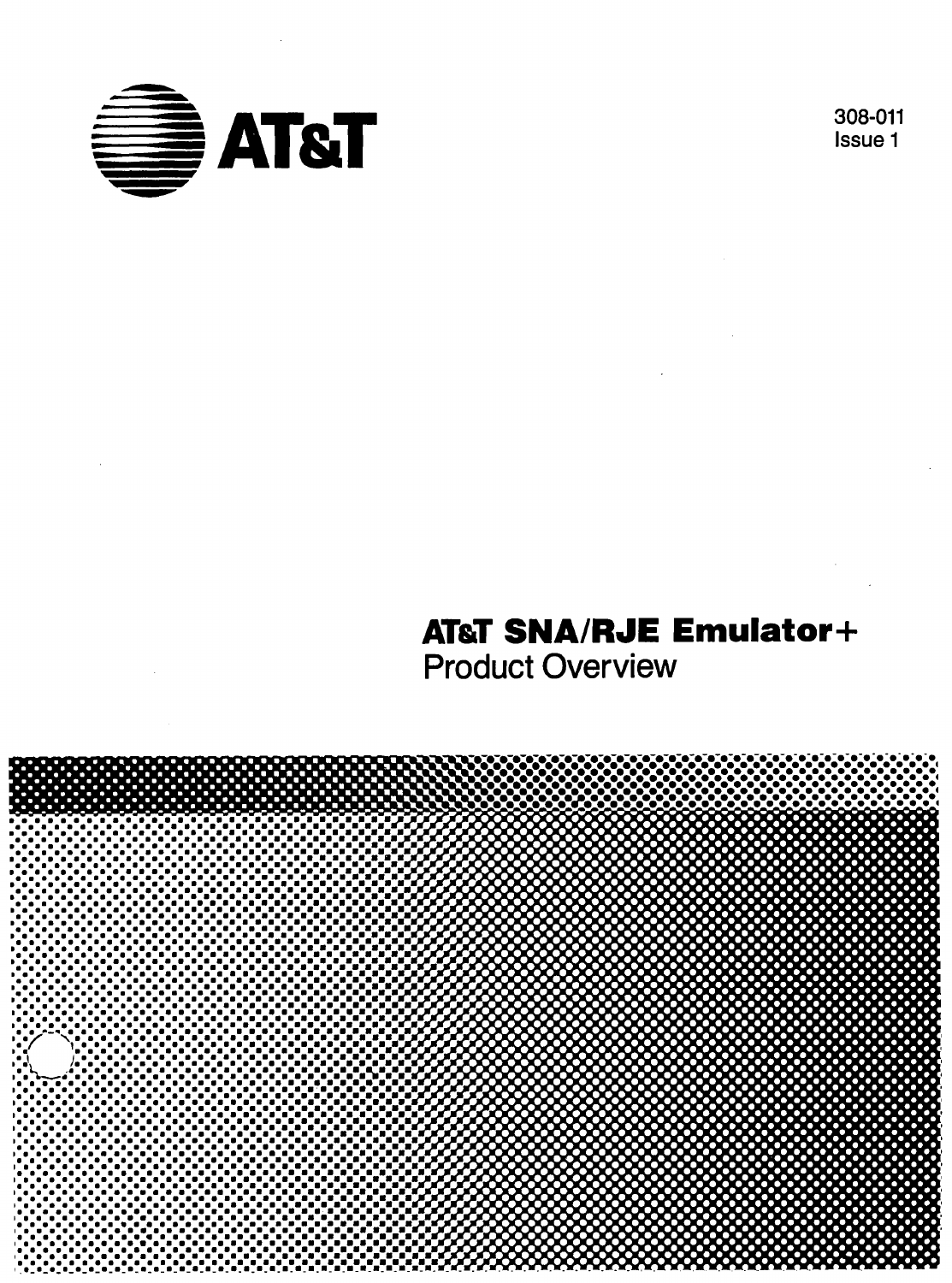#### ©1986 AT&T ©1985, 1986 Systems Strategies Inc. All Rights Reserved Printed in USA

#### NOTICE

 $\mathcal{L}$ 

The information in this document is subject to change without notice. AT&T assumes no responsibility for any errors that may appear in this document.

 $\sim 10^{-1}$ 

UNIX is a registered trademark of AT&T.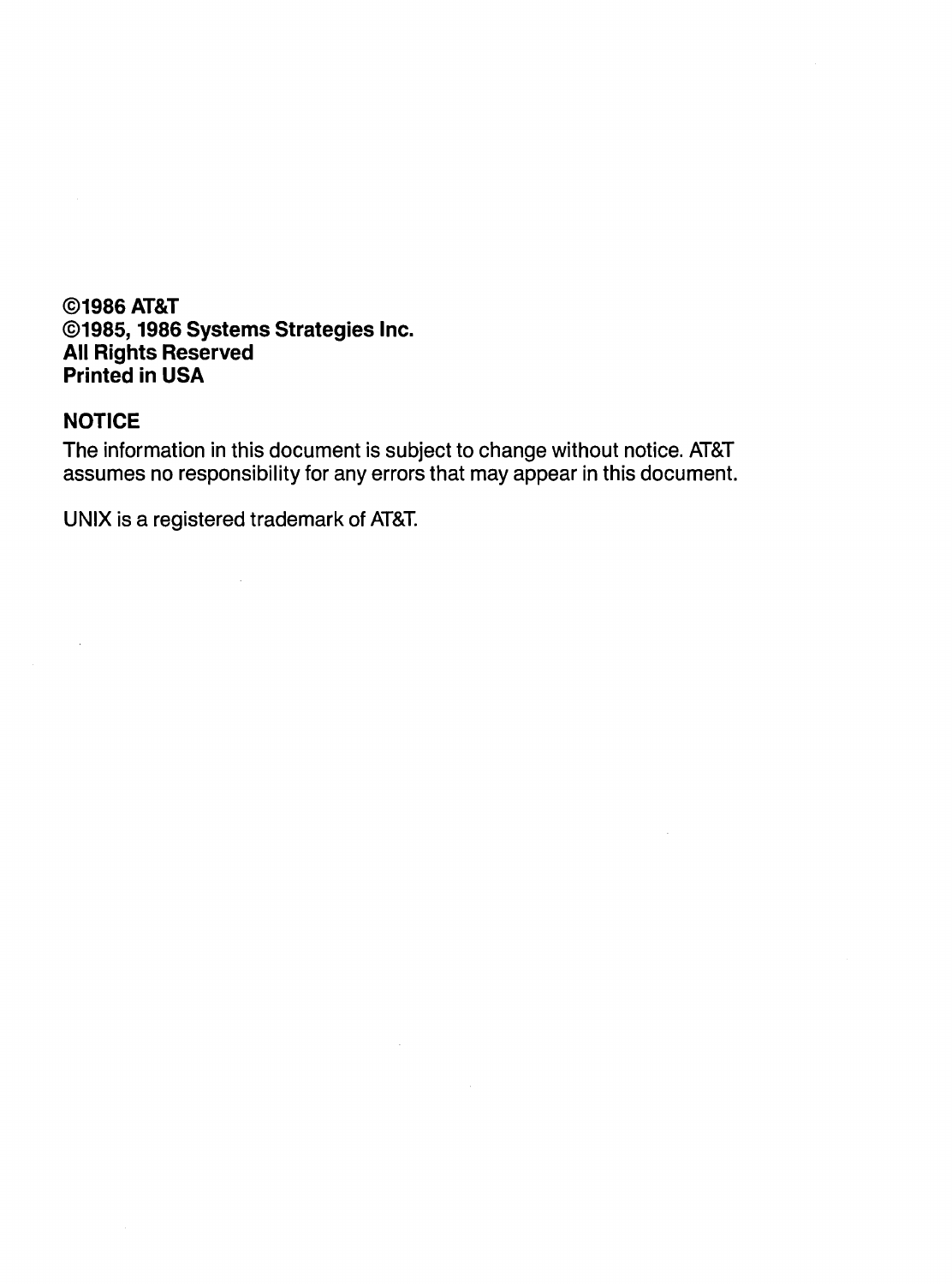# **Table of Contents**

| Introduction                         | 1              |
|--------------------------------------|----------------|
| Features                             | $\overline{2}$ |
| <b>System Components</b>             | 4              |
| The SNA Controller                   | 4              |
| The SNA/RJE Emulator                 | 5              |
| User-Host Communication              | 6              |
| System Layout                        | 8              |
| <b>Operating Requirements</b>        | 10             |
| AT&T 3B Computer                     | 10             |
| <b>Terminal Requirements</b>         | 10             |
| <b>Software Requirements</b>         | 10             |
| Documentation                        | 11             |
| AT&T SNA/RJE Emulator+               | 11             |
| AT&T 3270 Emulator+                  | 11             |
| <b>Intelligent Serial Controller</b> | 11             |
| <b>UNIX System V</b>                 | 12             |
| <b>IBM SNA Documentation</b>         | 12             |
| Ordering AT&T Documentation          | 13             |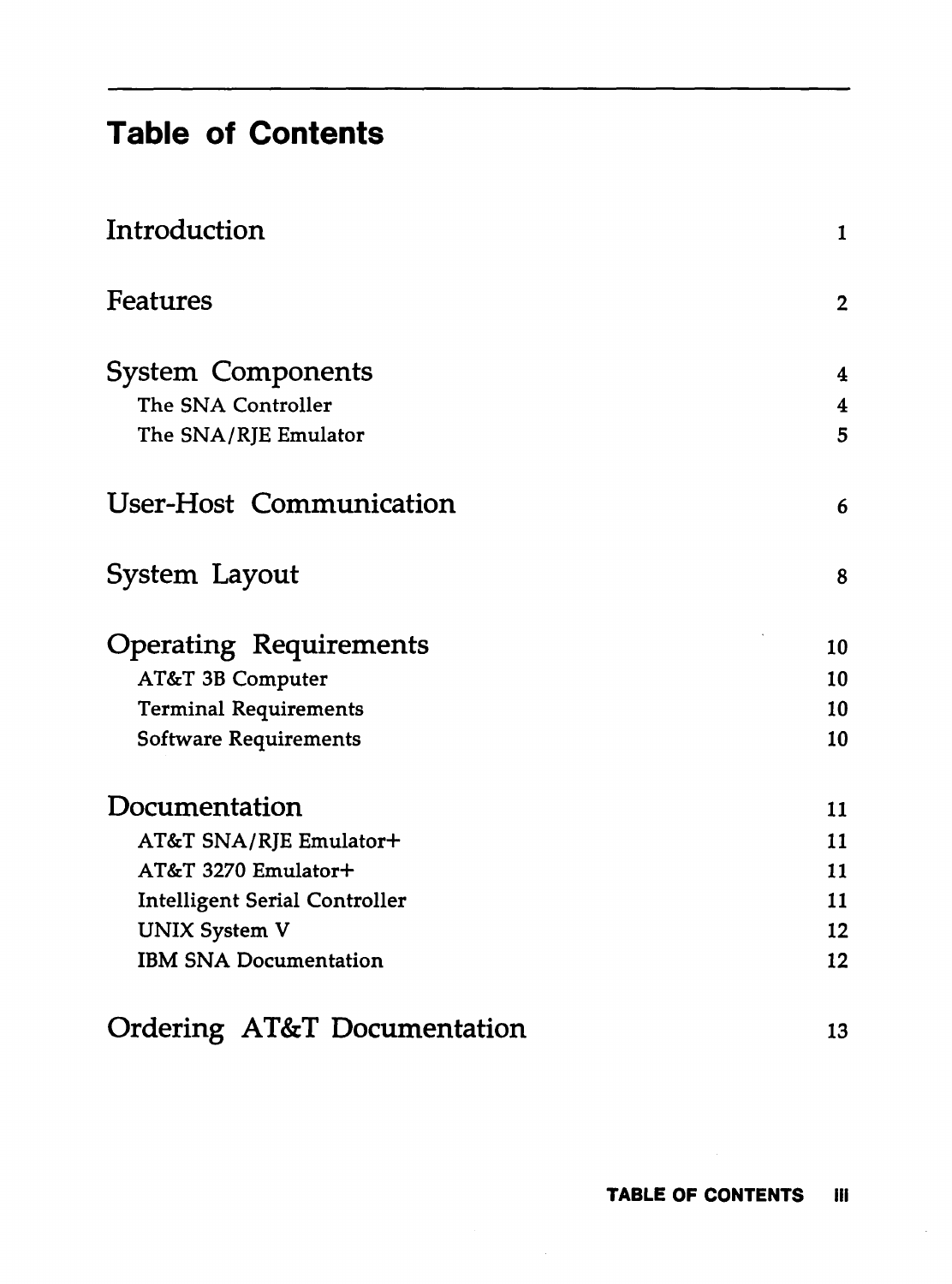$\label{eq:2.1} \mathcal{L}(\mathcal{L}^{\text{max}}_{\mathcal{L}}(\mathcal{L}^{\text{max}}_{\mathcal{L}}(\mathcal{L}^{\text{max}}_{\mathcal{L}}(\mathcal{L}^{\text{max}}_{\mathcal{L}^{\text{max}}_{\mathcal{L}}})))))$  $\mathcal{L}(\mathcal{A})$  and  $\mathcal{L}(\mathcal{A})$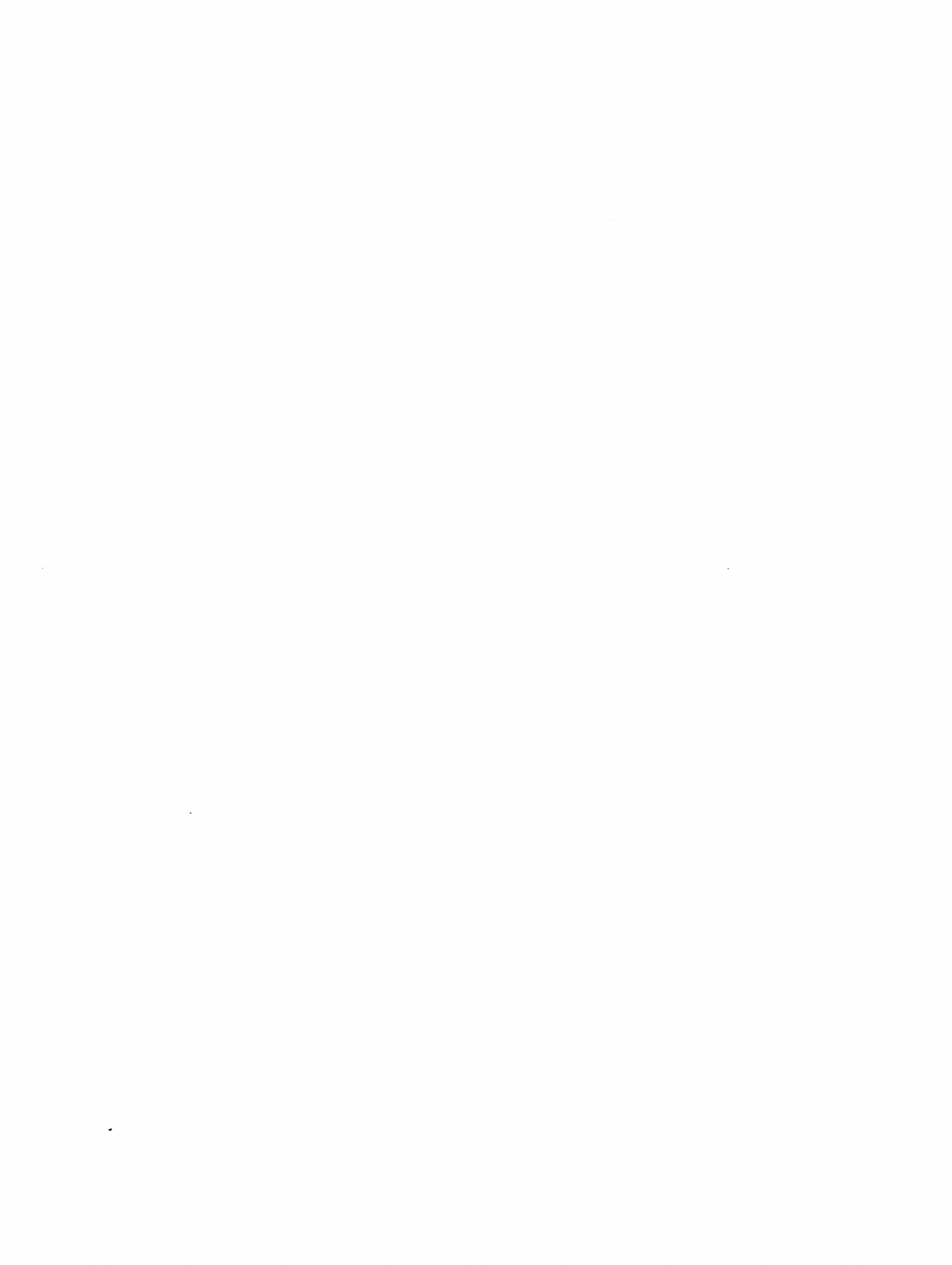# **List of Figures**

| Figure 1: User-to-Host Communication Path                | 6. |
|----------------------------------------------------------|----|
| Figure 2: Host-to-User Communication Path                |    |
| Figure 3: Directories Used by the AT&T SNA/RJE Emulator+ | Q  |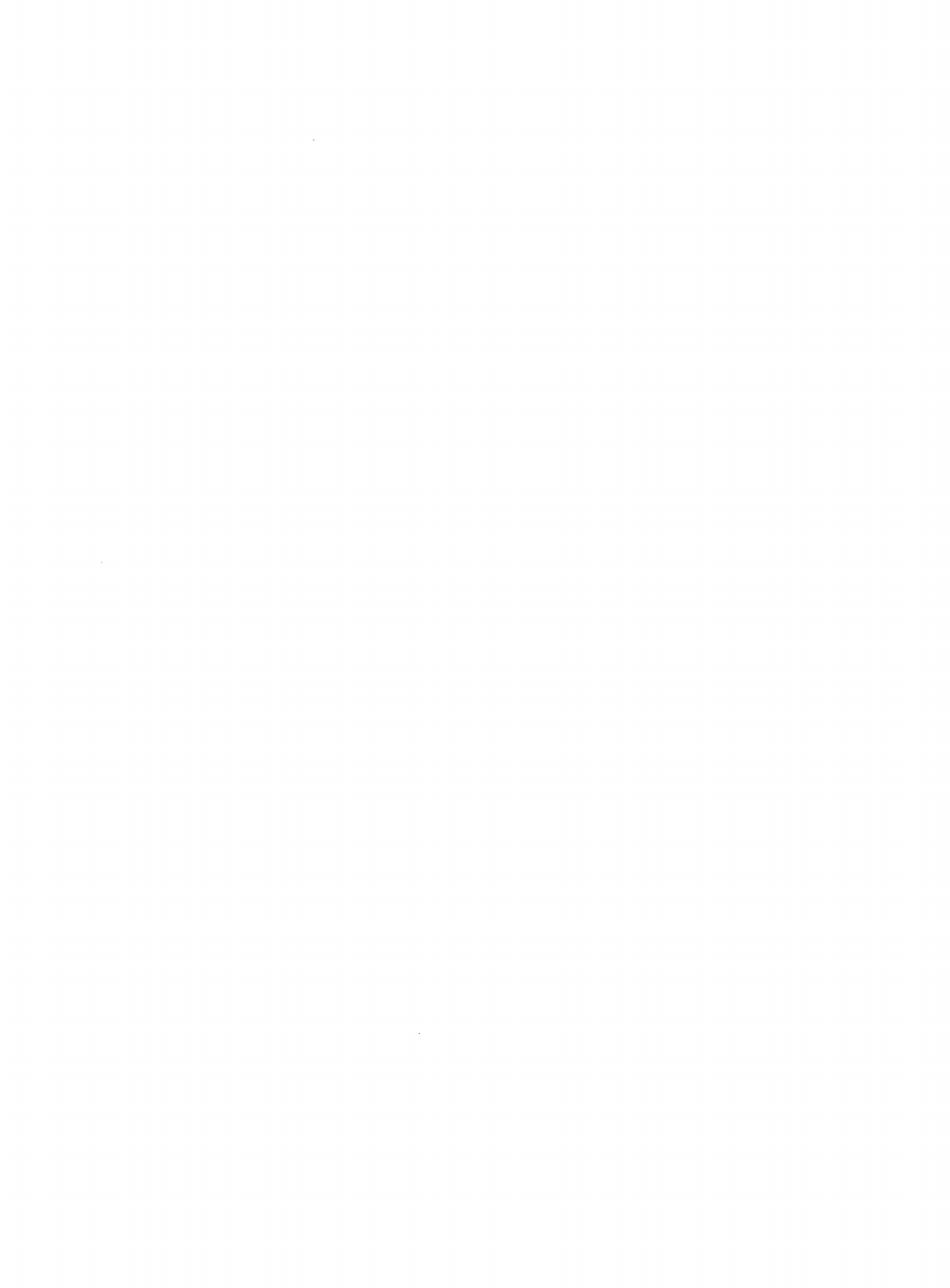#### **Introduction**

The AT&T SNA/RJE Emulator+ is a networking software product that allows you to use your 3B Computer to communicate with an IBMcompatible host system. Implemented in the C programming language, and running under the UNIX System V operating system, the AT&T SNA/RJE Emulator+ emulates an IBM 3770 Systems Network Architecture (SNA) Remote Job Entry (RJE) workstation. RJE workstations are designed to send and receive large volumes of data over a communication line.

IBM 3770 workstations support three categories of input device (card reader, console keyboard, and diskette), and three categories of output device (card punch, printer, and diskette). Each category obeys its own formatting rules. The IBM 3770 workstation reads data from an input device, does the appropriate formatting and blocking for that device, and sends the data over the communication line. Conversely, it accepts data from the communication line, does the appropriate formatting and blocking, and routes the data to the output device specified by the user.

The AT&T SNA/RJE Emulator+ uses the same categories of input and output device as the IBM 3770 workstation. But instead of using input and output devices, the AT&T SNA/RJE Emulator+ reads data from and writes data to disk files, which act as virtual input and output devices. The AT&T SNA/RJE Emulator+ also formats and blocks input and output data in the same way as an IBM 3770 workstation. This provides the user with a convenient means of transferring files from one computer system to another.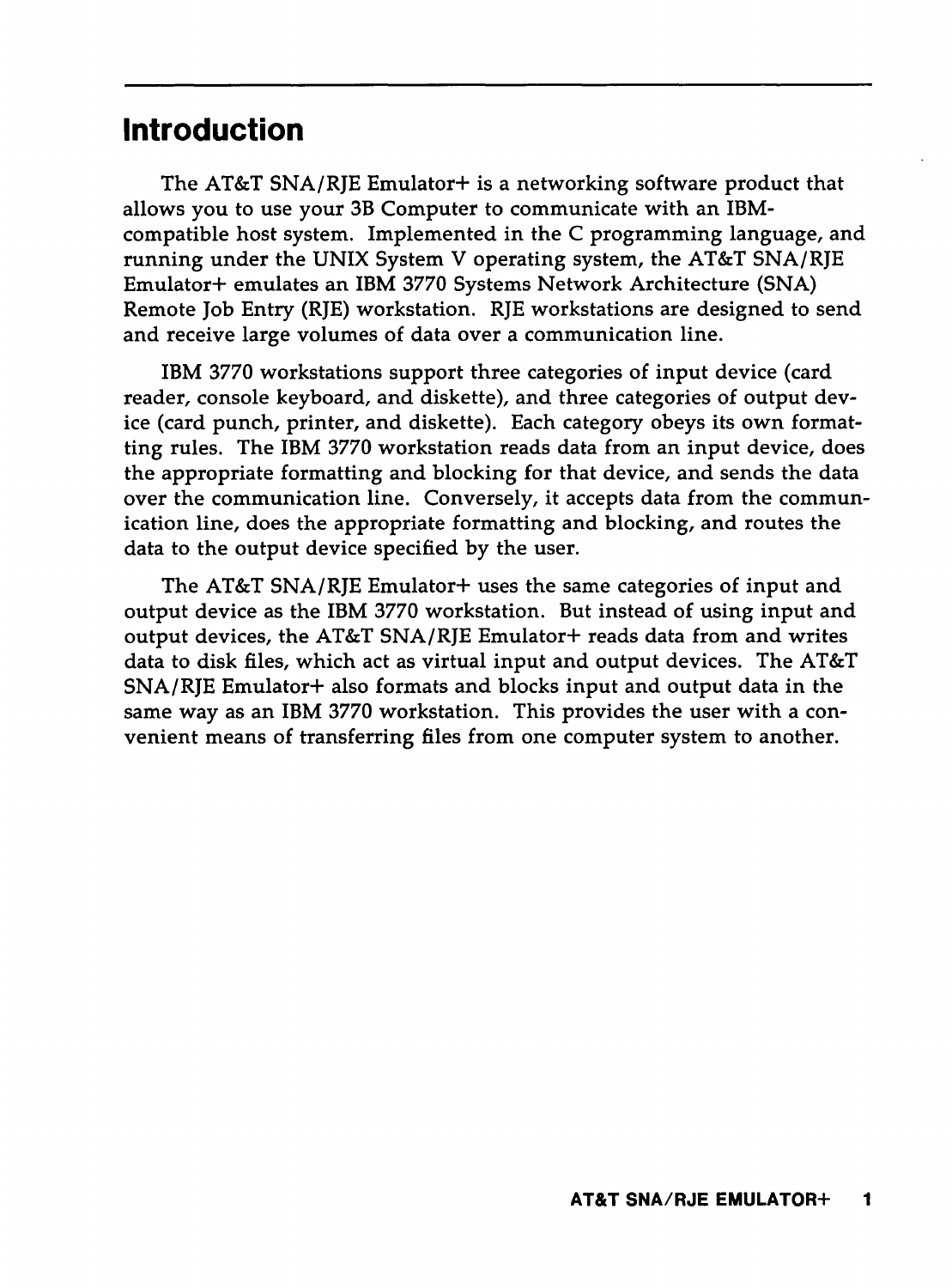### **Features**

The AT&T SNA/RJE Emulator+ emulates the IBM 3776 or 3777 Model 3 and 4 workstations, which are multiple logical unit (MLU) devices.

All important features of these devices are emulated, including:

- Support of up to six logical units by each 3770 physical unit. This means that each emulated 3770 workstation can be configured to support up to six sessions with a host.
- Multi-user capabilities; several users can submit jobs to the host concurrently.
- **•** Space and data compression or expansion with truncation of trailing blanks for both inbound and outbound data streams. (The host application must specify the use of compression in the BIND command.) If compression is specified, consecutive space and data characters are removed before data are transmitted, and re-inserted when data are received, thus increasing throughput.
- **Decompaction of host-to-terminal data streams using a compaction** table generated at the host and sent to the workstation over the data link. Compaction is used by the host to compress certain pairs of contiguous characters (defined in the compaction table) into a single byte for transmission, thereby increasing throughput. The 3770 workstation can receive compacted data and decompact it using the compaction table.
- Concatenation of data from more than one source into a single input stream to the host.
- $\blacksquare$  Transparent and nontransparent communications over the data link.
- Point-to-point and multi-point communications.
- **Operation as a single logical unit device.**

In addition to supporting all the standard features of an IBM 3770 workstation, the AT&T SNA/RJE Emulator+ offers these enhancements:

- $\blacksquare$  The Emulator + reads and writes to virtual I/O devices.
- The Emulator+ can assign 48 output destinations per session. (The IBM 3770 workstation can assign only six.)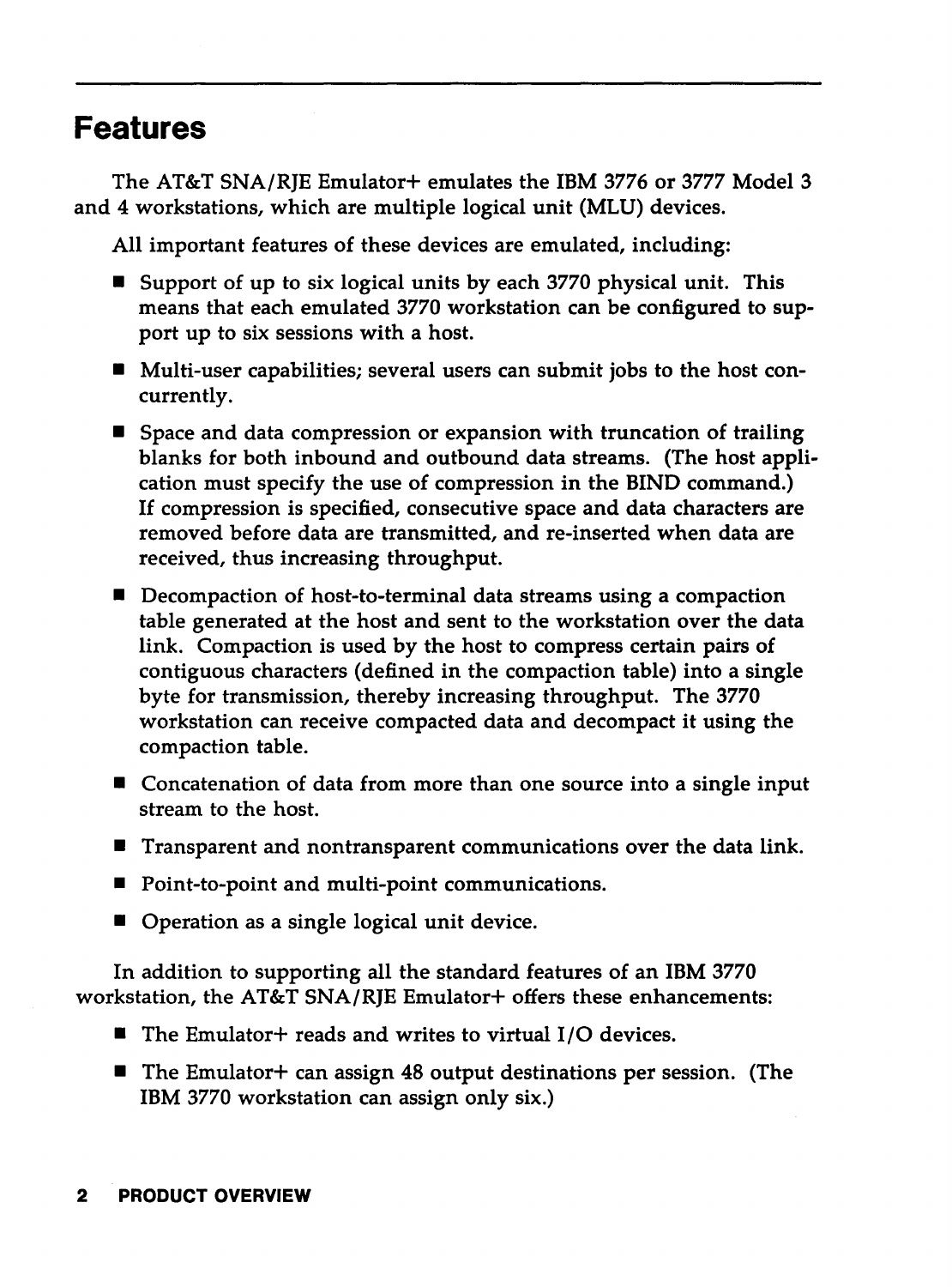- The Oynamic Routing feature allows the user to route the output of his job to the directory or file of his choice.
- Commands to invoke RJE functions may be submitted from the user's terminal or issued from a C program written by the user that uses the Application Program Interface (API) feature.
- The AT&T SNA/RIE Emulator+ software can be configured to run two 3770 workstations using one SOLC communications link to the host. This feature is known as dual-identity SOLC. It may be implemented by defining two 3770 physical units in the configuration file used by the SNA Controller (one component of the Emulator+ software). The line must also be properly configured at the host as a multi-drop line with two station addresses, one for each physical unit.

The Emulator+ is also designed to run concurrently with the AT&T 3270 Emulator+, operating in an SNA environment. Assuming the AT&T 3270 Emulator+ Release 2.0.0 has been installed on the 3B Computer, the dual-identity SOLC feature allows a 3270 workstation and a 3770 workstation to operate simultaneously over one SOLC link to the host. To do this, the SNA Controller, a component of both software packages, must be configured with one 3270 physical unit and one 3770 physical unit, and the line must be configured at the host as a multi-drop line with a station address corresponding to each physical unit.

For information on configuring a 3270 physical unit for the SNA Controller, refer to the *AT&T 3270 Emulator+ System Administrator's*  Guide. (Note that the AT&T SNA/RJE Emulator+ and the AT&T 3270 Emulator+ can also be run independently using separate SOLC links.)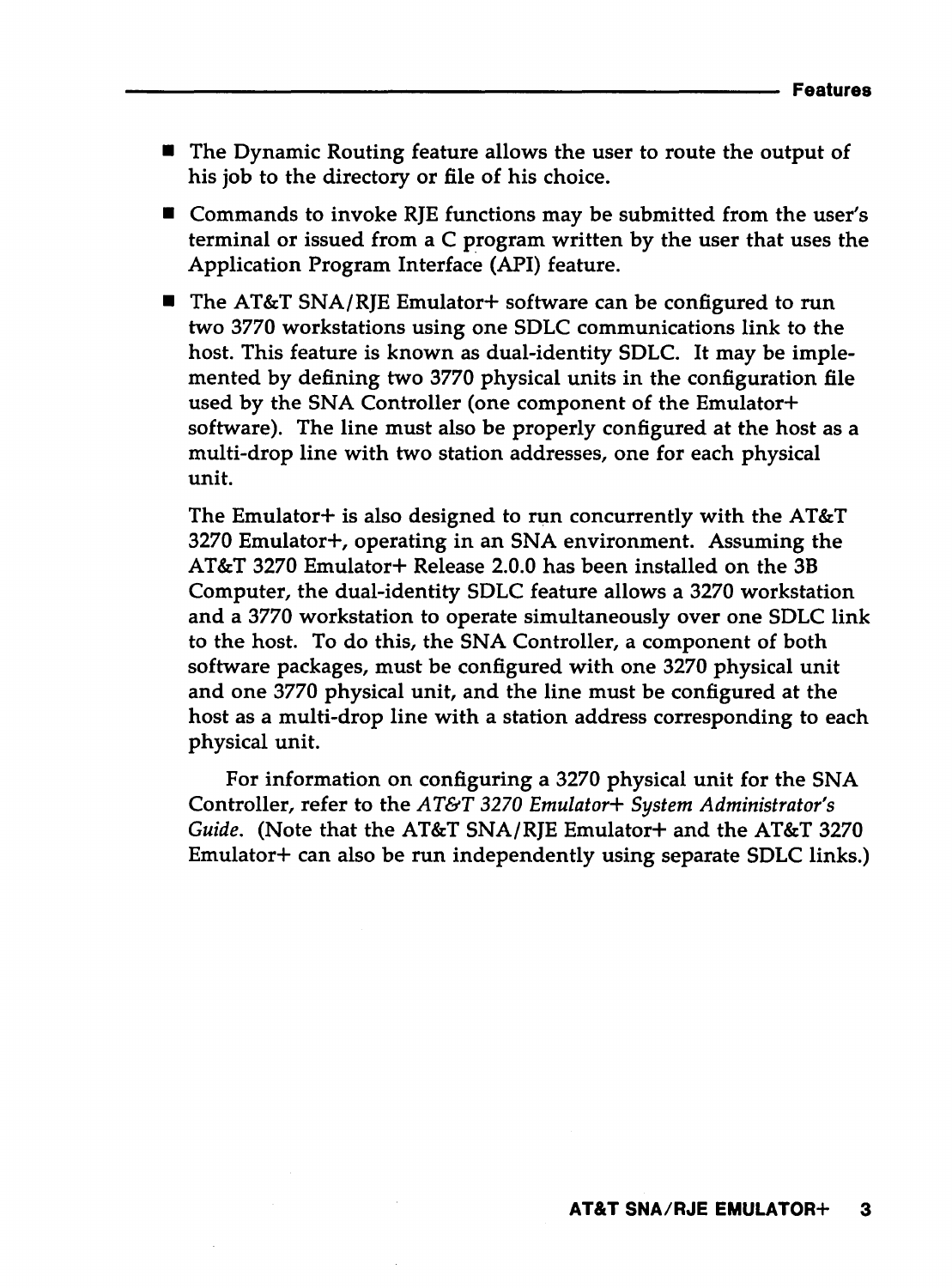## **System Components**

The AT&T SNA/RJE Emulator+ consists of two major components:

- The SNA Controller
- **The SNA/RIE Emulator**

The following sections describe these components in detail.

### **The SNA Controller**

The SNA Controller functions are executed by the SNA process and the sdlc program.

- **The SNA process emulates the SNA functionality of an IBM cluster** controller. It provides support for all protocols associated with the Path Control, Transmission Control (or Connection Point Manager), Session Control, and Data Flow Control layers of SNA. The SNA process can be configured to emulate multiple physical units.
- The sdlc program emulates the link-level SDLC protocols as implemented on the cluster controller. In addition to interfacing to the SNA process, the sdlc program manages an SOLC I/O line driver. The sdlc program can be configured to handle either one or two SOLC stations on a line. Each station corresponds to a physical unit in the SNA process.

SNA and sdlc are started by the System Administrator when he executes the startsna command. The SNA process communicates with sdlc using a UNIX system device driver. When startsna is executed, sdlc is downloaded and started on its own processor on the ISC board; then the SNA process establishes the paths of communication between them.

**NOTE** 

The SNA Controller software component is common to both the AT&T SNA/RJE Emulator+ Release 1.0.0 and the AT&T 3270 Emulator+ Release 2.0.0.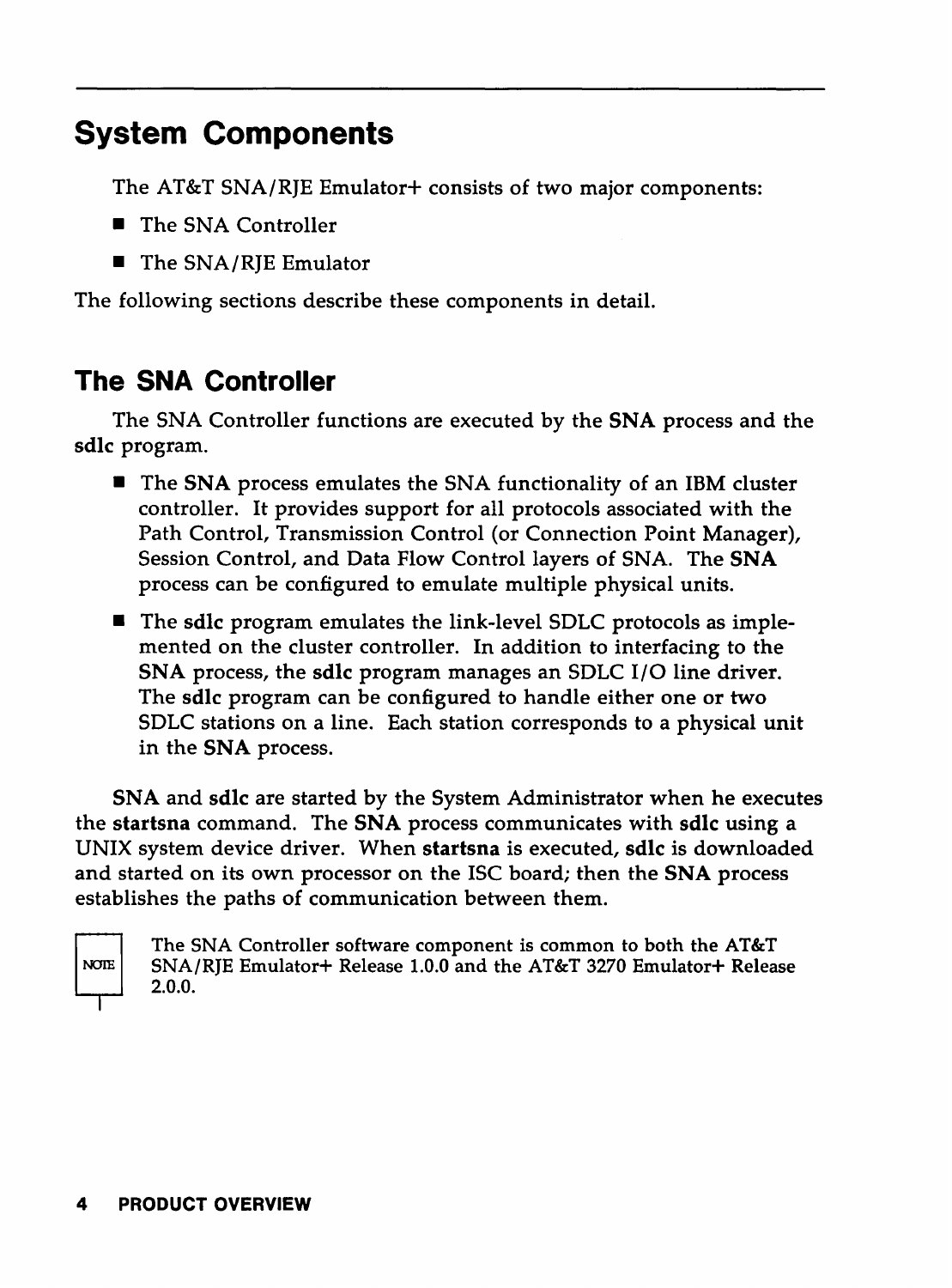#### **The SNA/RJE Emulator**

The following processes execute the SNA/RJE Emulator functions:

- $\blacksquare$  The dc3770 process is the central process in the 3770 RJE system. The dc3770 process emulates the job processing functions and the data communication functions (including space and data compression or expansion, decompaction, and transparency) of an IBM 3770 workstation. The System Administrator starts the dc3770 process by executing the dc3770 command.
- The dispatcher process, disptch, routes output to a file or directory specified by the user.
- $\blacksquare$  The rie process is the user interface to the dc3770 process. The user starts the rje process when he enters rje commands to invoke various RJE functions such as sending job files, canceling jobs, and displaying the local job queue.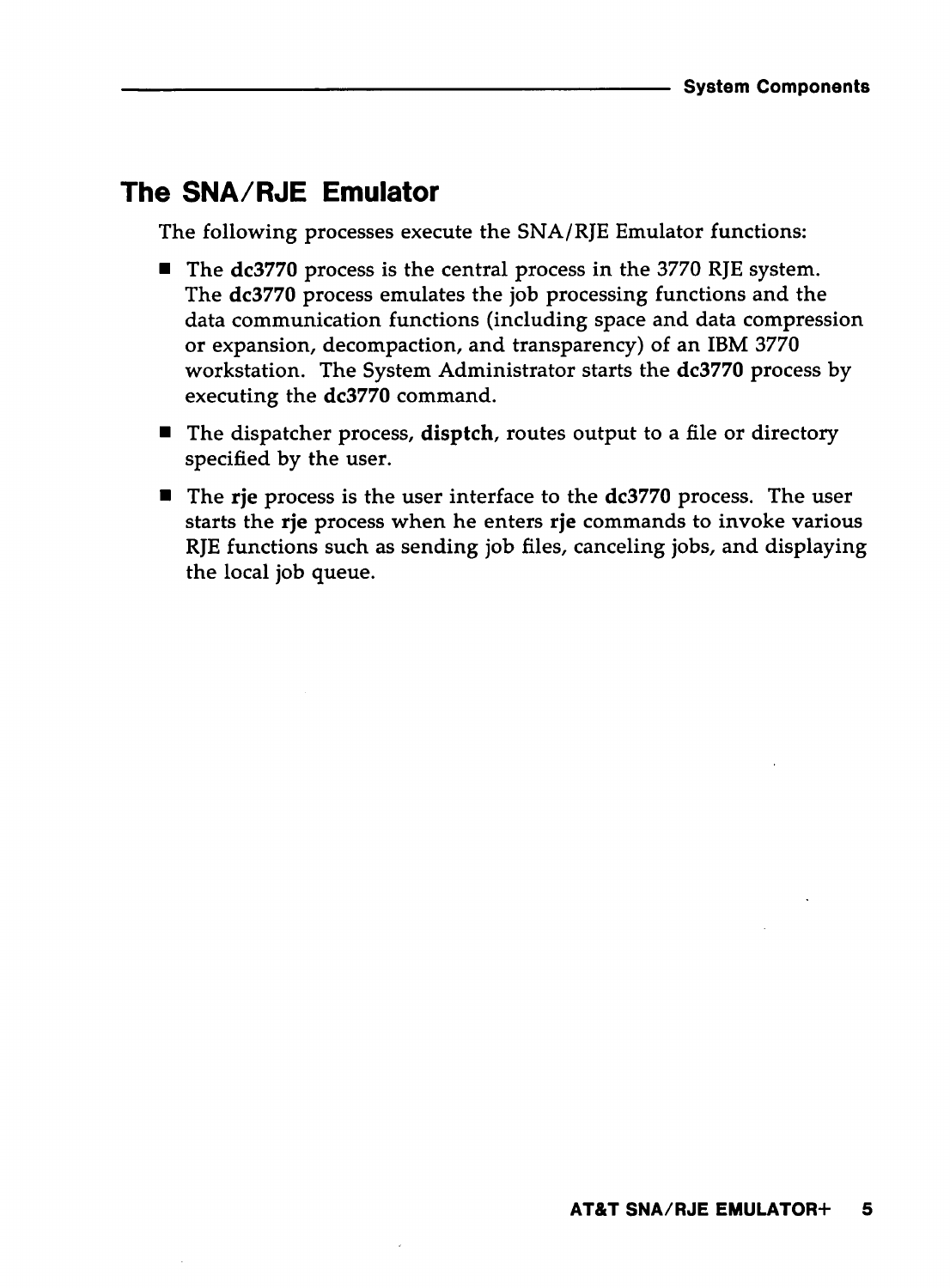### **User-Host Communication**

The user interface process, rje, and the dc3770 process communicate via a pipe (referred to as the "rje pipe") that is named when the dc3770 process is started. The rje pipe name associated with each dc3770 process must be unique.

The dc3770 process communicates with the SNA process through another uniquely named pipe (referred to as the "sna pipe") that is named when the SNA Controller processes are started. The SNA process communicates with the sdlc program, which in turn communicates with the host via an SDLC link.

Figure 1 illustrates the communication path from the user to the host.



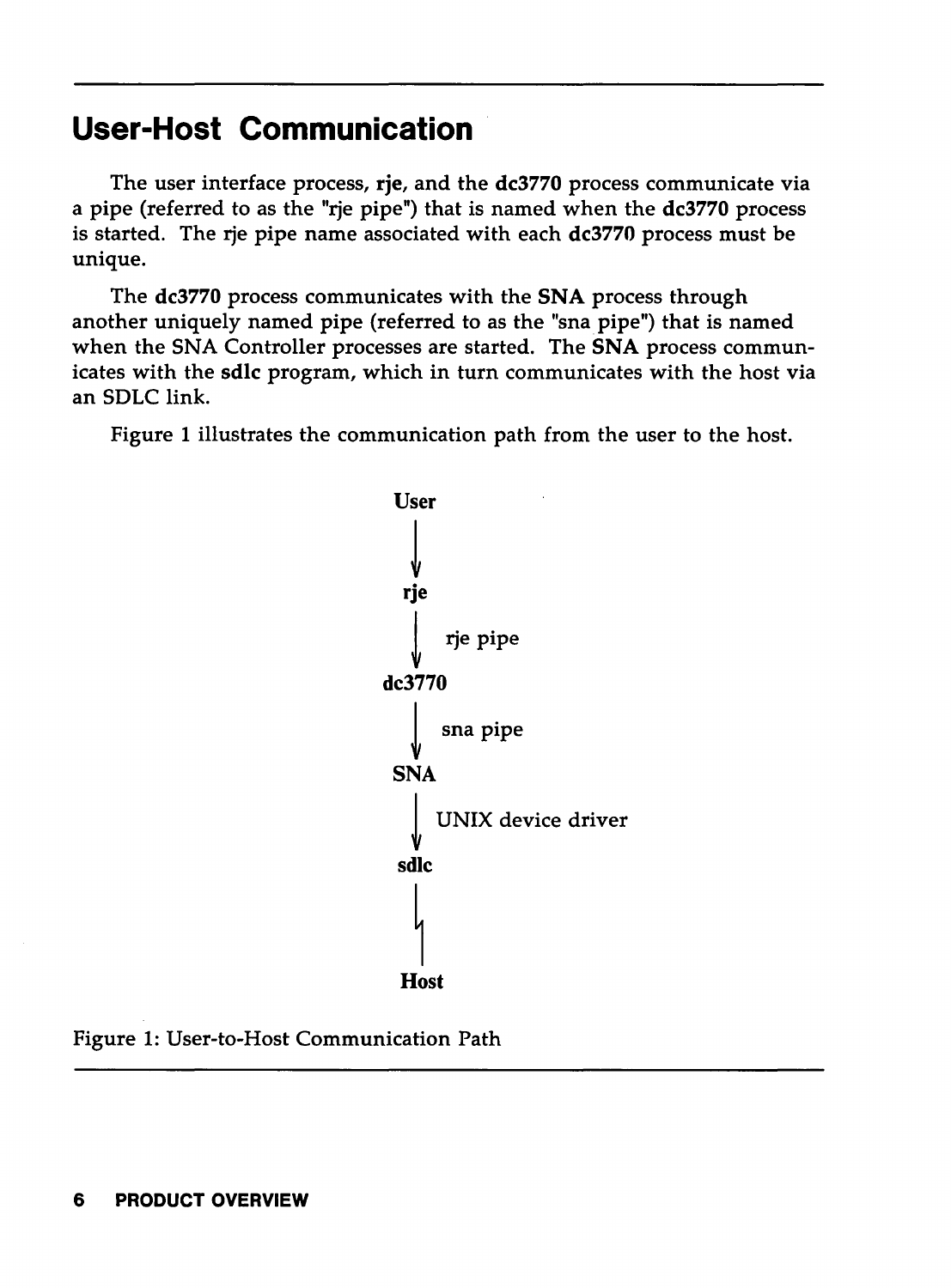Conversely, data from the host follows the same path in reverse to the dc3770 process. When the dc3770 process receives the data, it gives the data a name and places it in its output directory. If the automatic routing feature is in effect, the output is then routed to the proper user destination by the disptch process. Figure 2 illustrates the communication path from the host to the user.



Figure 2: Host-to-User Communication Path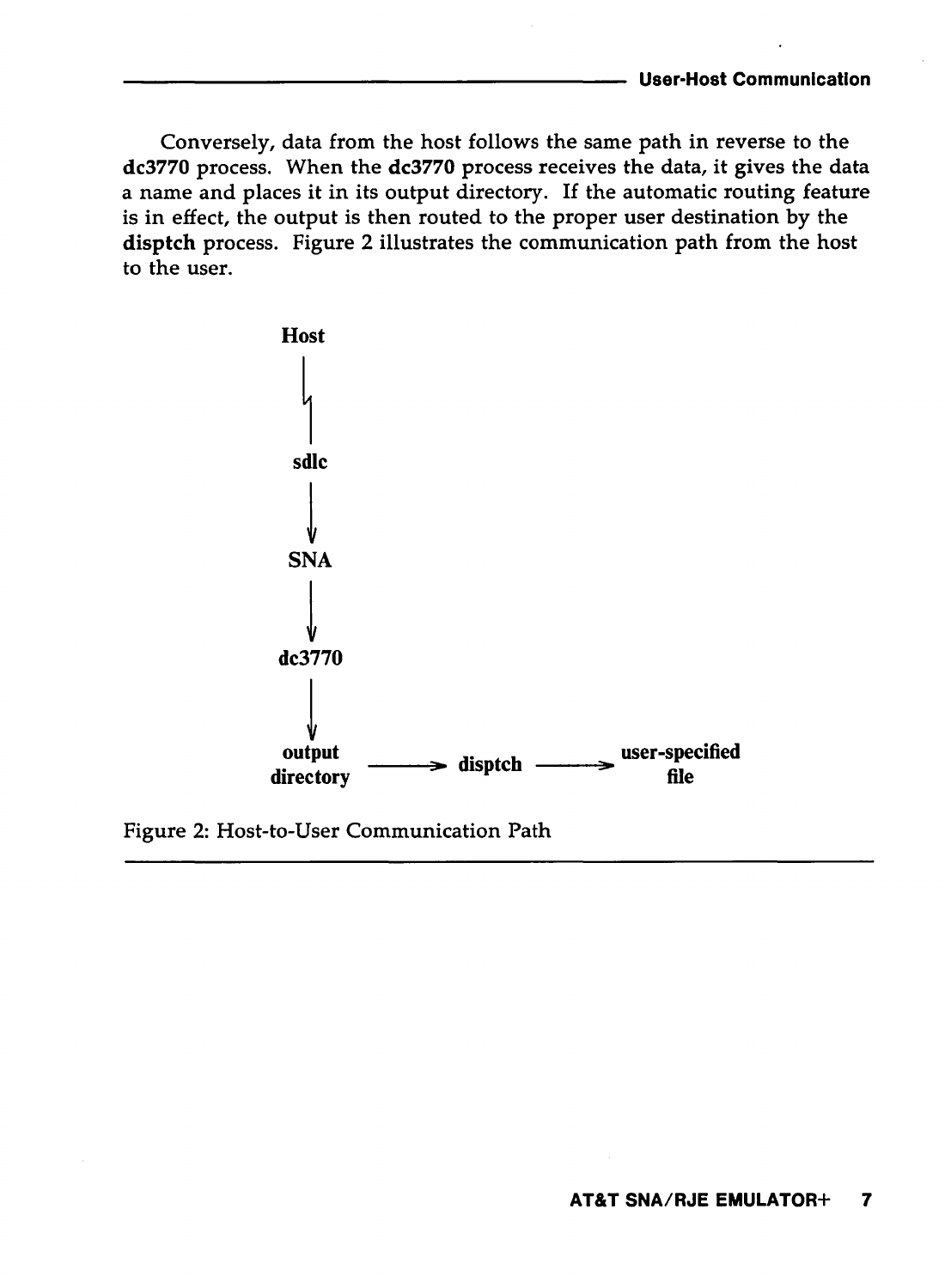### **System Layout**

The System Administrator must create an SNA Administrator's login directory before installing the AT&T SNA/RJE Emulator+ software. (Although the login directory may be assigned any name, throughout this document it is called /usr/snaadm.) All the AT&T SNA/RJE Emulator+ software is installed under this directory except for the Application Program Interface (API) library functions, which are installed under the directory /usr/lib/librje.a.

The AT&T SNA/RJE Emulator+ software installation program creates the following directories under /usr/snaadm:

- A directory called runtime. For ease of operation, executable files, shell scripts, utilities, and customization files are collected into this directory.
- An SNA Controller configuration directory called cust/snaoptions. Source files used to customize the SNA Controller for various host configurations are placed in this directory.

Figure 3 shows the structure of the directories and files used by the AT&T SNA/RJE Emulator+ software.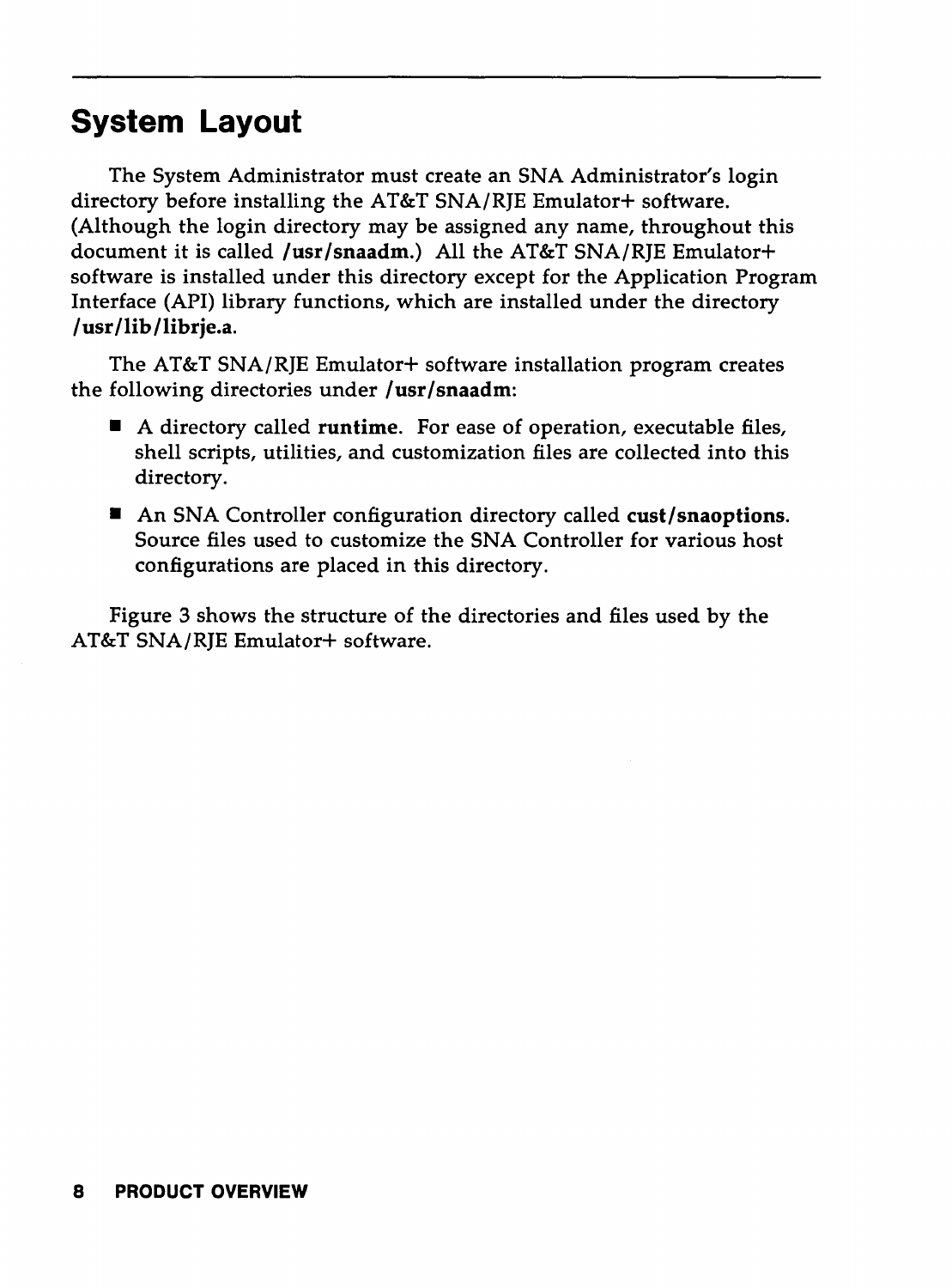

\* Directories installed by the AT&T SNA/RJE Emulator+

Figure 3: Directories Used by the AT&T SNA/RJE Emulator+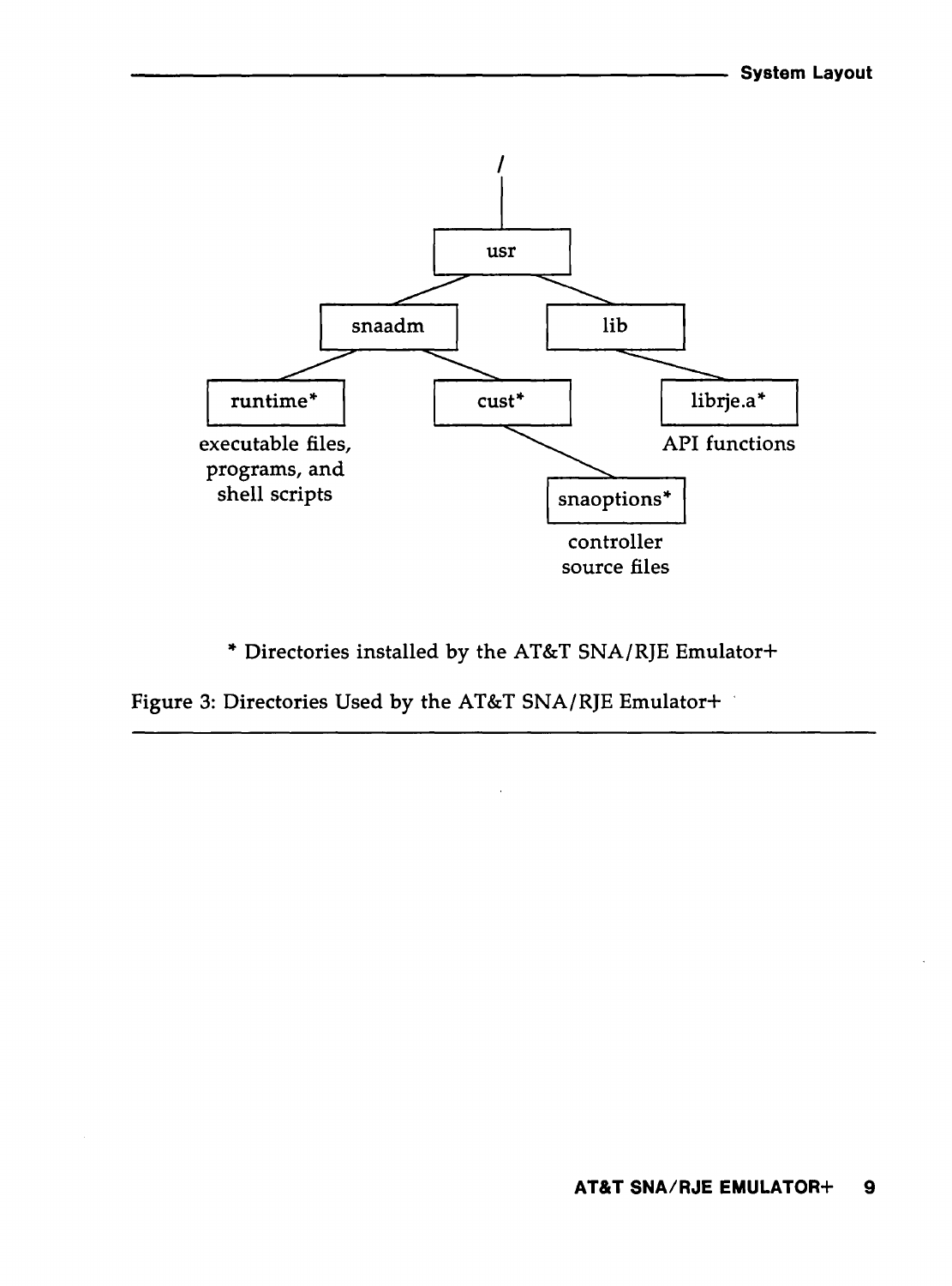### **Operating Requirements**

#### **AT&T 38 Computer**

The AT&T SNA/RIE Emulator+ is intended for use on an AT&T 3B Computer. The 3B2 Computer must be equipped with an Intelligent Serial Controller (ISC) board. The ISC board should be installed following the procedures in the *AT&T 3B2 Computer Intelligent Serial Controller Manual.* (A separate ISC board is required for each active communication line to a host.) The 3B5 and 3B15 Computers must be equipped with an Input/Output Accelerator (lOA) processor and a Synchronous Data Link (SDLI).

The 3B Computer connects to the host using the switched telephone network or a non-switched (leased or private) line and a synchronous modem. The host connects to the communication line through a communications controller, data adapter unit, or transmission control unit that is attached to the line using a modem that is compatible with the modem used by the 3B Computer.

#### **Terminal Requirements**

The AT&T SNA/RJE Emulator+ works with any ASCII terminal supported by the AT&T 3B Computer.

#### **Software Requirements**

The AT&T SNA/RJE Emulator+ is designed to run under UNIX System V Release 2.0 and all subsequent releases. The ISC board and the ISC Board Utilities package must be installed before the AT&T SNA/RJE Emulator+ software package is installed. Installation of the AT&T SNA/RJE Emulator+ software package modifies the kernel to include a driver for the ISC board. The UNIX system utility program / etc/pump must be available for use in downloading the ISC board.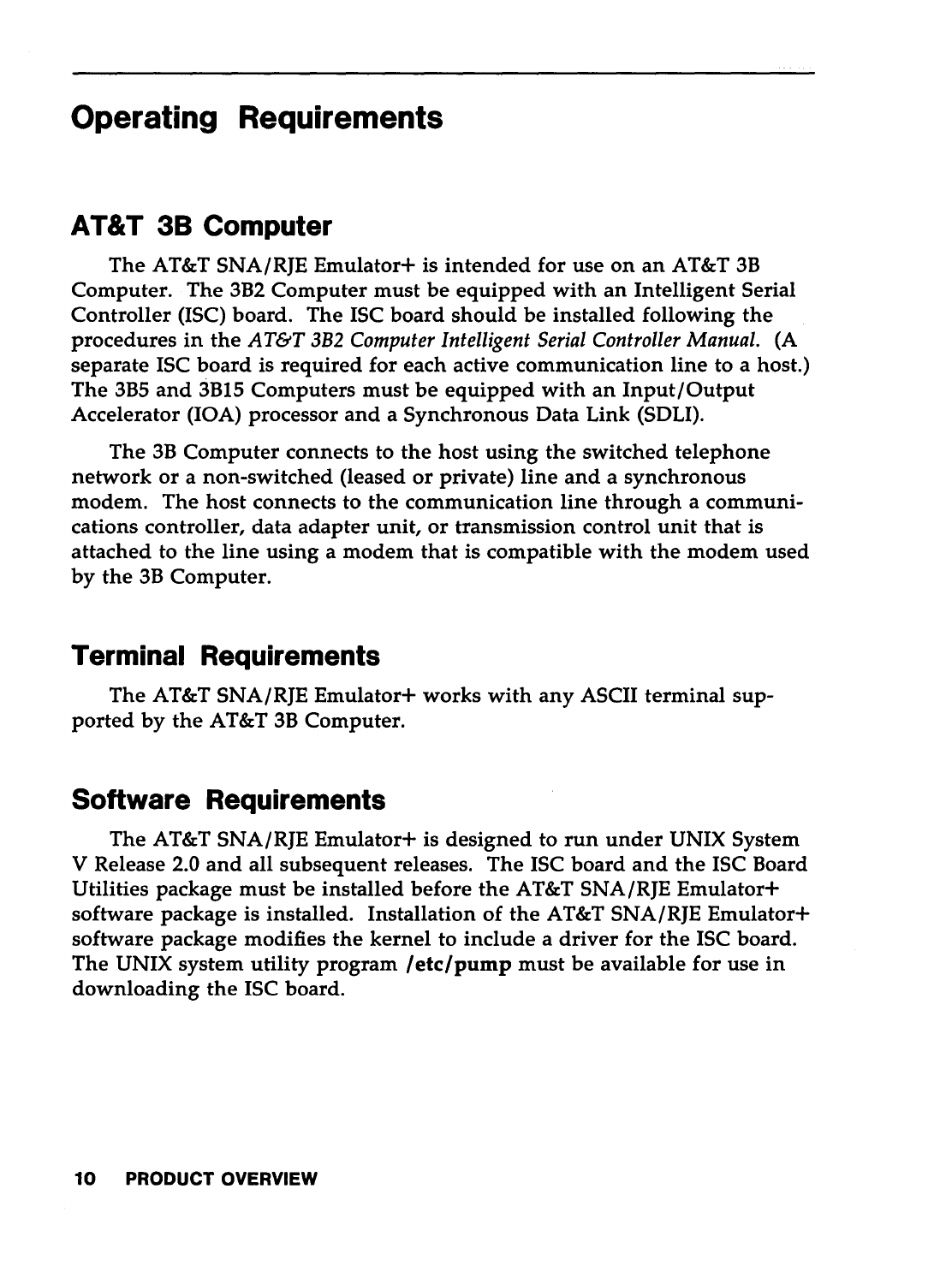#### **Documentation**

#### **AT&T SNA/RJE Emulator+**

- *AT&T SNA/ RJE Emulator+ User's and System Administrator's Guides*  (select code 308-012)
- *AT&T 3B2 Computer AT&T SNA/RJE Emulator+ Release Notes* (select code 308-008) This Product Overview is generic (for the 2/5/15), but there are 2 Release Notes.
- *AT&T 3B5/15 Computer AT&T SNA/RJE Emulator+ Release Notes* (select code 308-009)

#### **AT&T 3270 Emulator+**

- *AT&T 3270 Emulator+ 3B2 System Administrator's and Application Programmer's Guides* (select code 308-331)
- *AT&T 3270 Emulator+ 3B5/15 System Administrator's and Application Programmer's Guides* (select code 308-332)
- *AT&T 3270 Emulator+ User's Guide* (select code 308-330)
- *AT&T 3270 Emulator+ Product Overview* (select code 308-001)
- *AT&T 3270 Emulator+ 3B2 Release Notes* (select code 308-002)
- *AT&T 3270 Emulator+ 3B5/15 Release Notes* (select code 308-335)

#### **Intelligent Serial Controller**

■ *AT&T 3B2 Computer Intelligent Serial Controller Manual* (select code 305-531)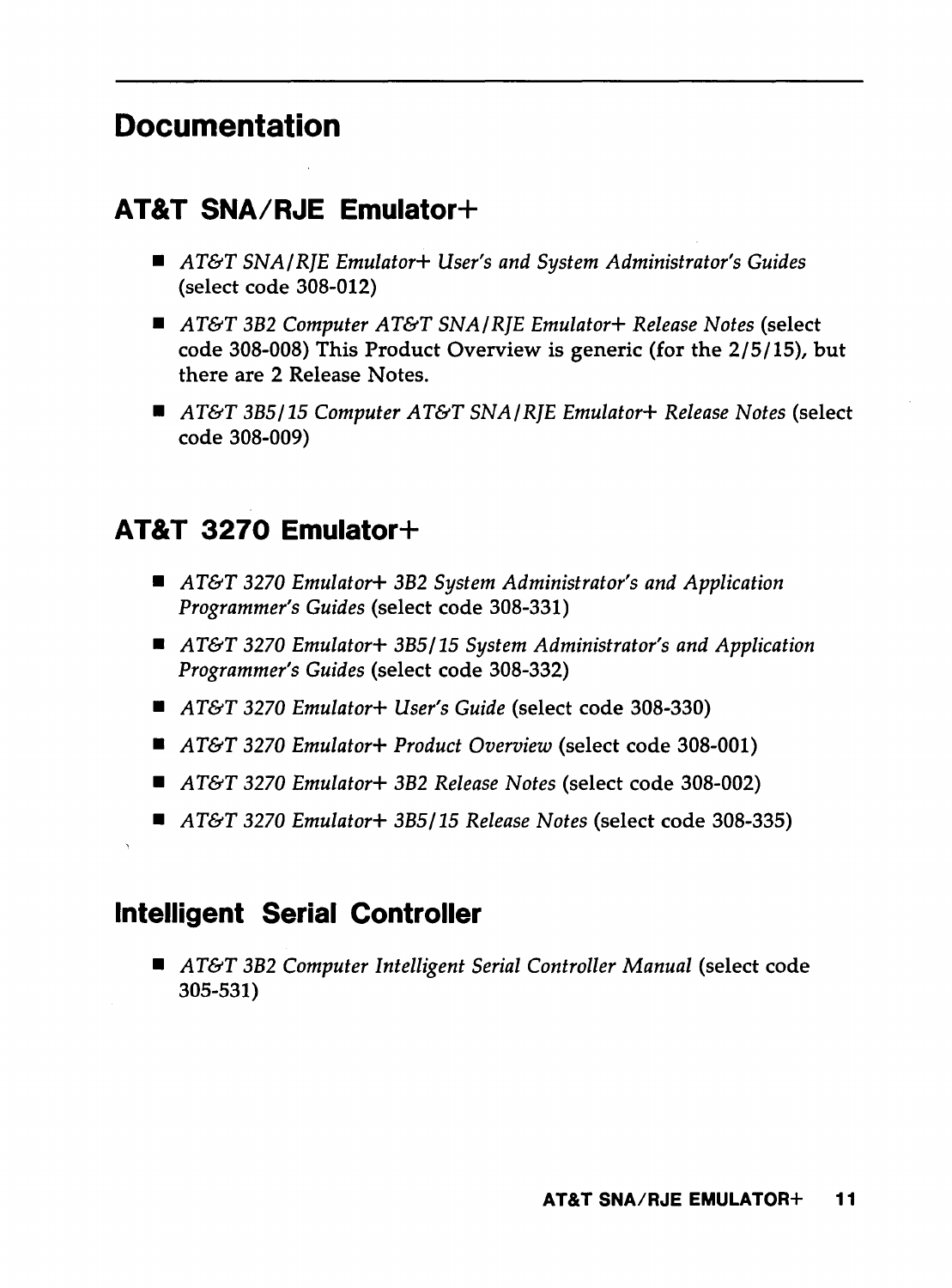#### **UNIX System V**

**• Documents describing UNIX System V are available from the Custo**mer Information Center (see below).

#### **IBM SNA Documentation**

- *Systems Network Architecture Concepts and Products* (GC30-3072).
- *Systems Network Architecture Technical Overview* (GC30-3073).
- *Systems Network Architecture Reference Summary* (GA27-3136).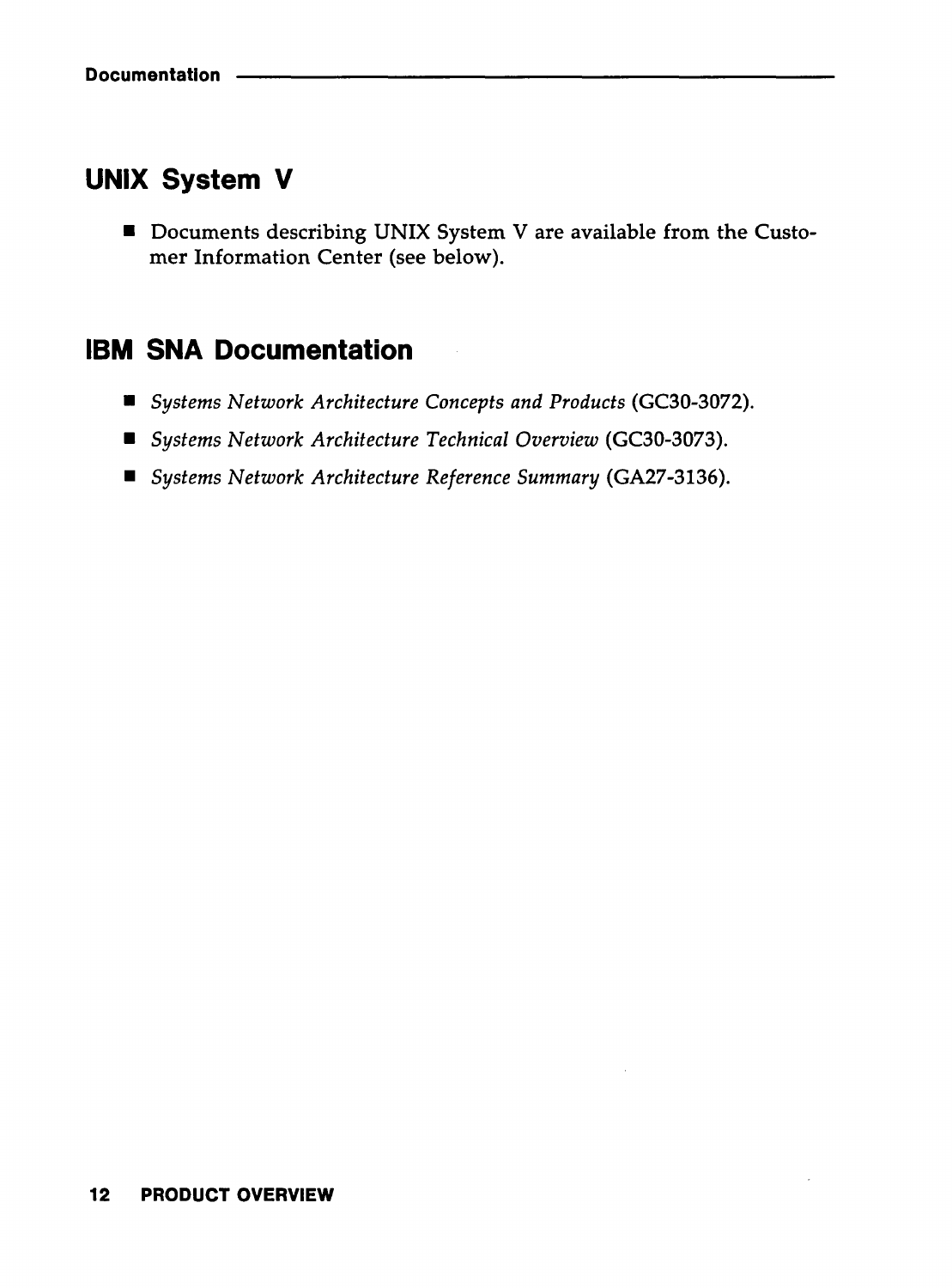# **Ordering AT&T Documentation**

AT&T documentation may be ordered by calling the AT&T Customer Information Center (CIC) at:

1-800-432-6600 (toll free within the continental United States)

or by writing to:

AT&T Customer Information Center Customer Service Representative P.O. Box 19901 Indianapolis, Indiana 46219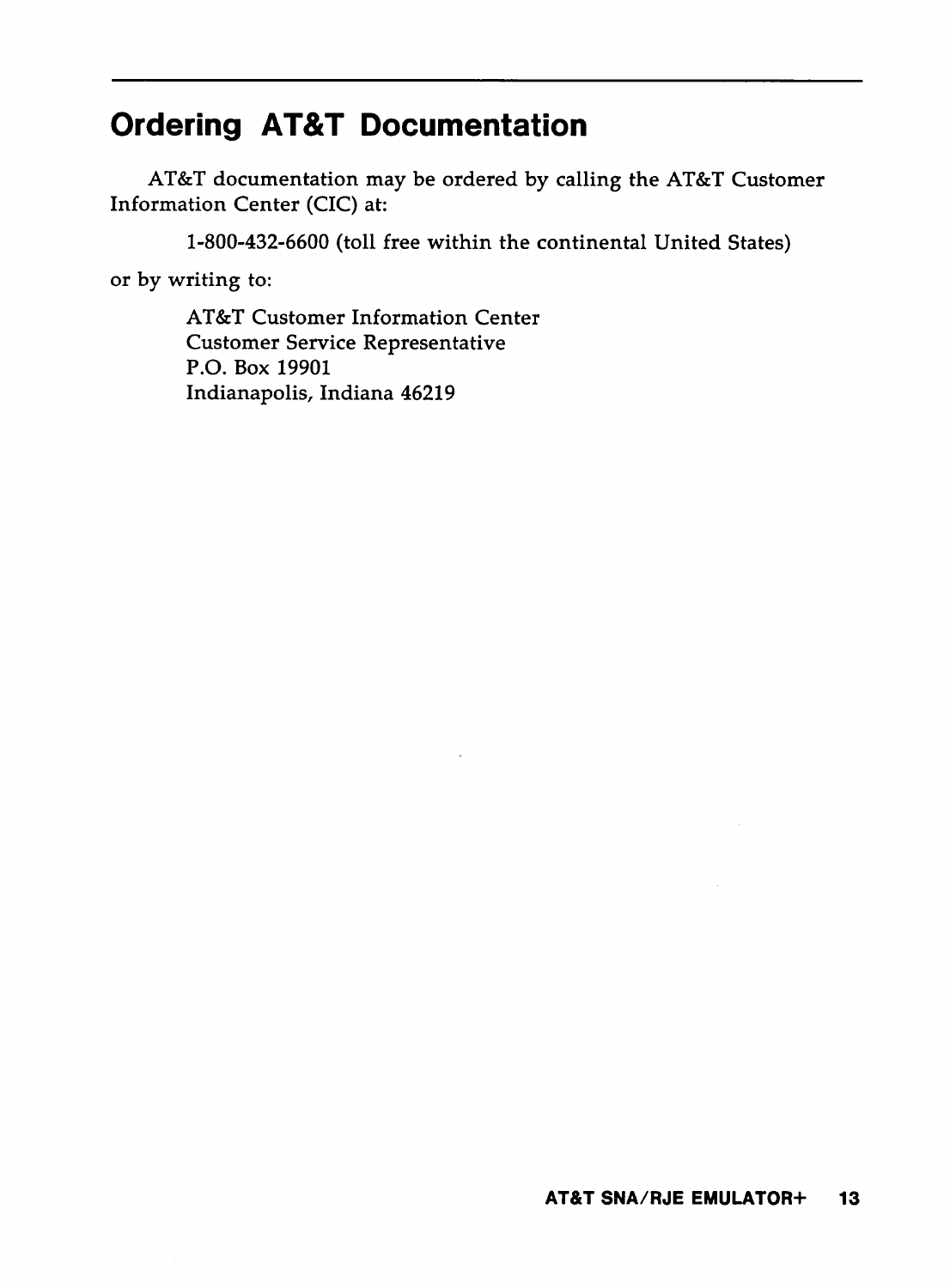$\label{eq:2.1} \frac{1}{\sqrt{2\pi}}\int_{\mathbb{R}^3}\frac{1}{\sqrt{2\pi}}\int_{\mathbb{R}^3}\frac{1}{\sqrt{2\pi}}\int_{\mathbb{R}^3}\frac{1}{\sqrt{2\pi}}\int_{\mathbb{R}^3}\frac{1}{\sqrt{2\pi}}\int_{\mathbb{R}^3}\frac{1}{\sqrt{2\pi}}\int_{\mathbb{R}^3}\frac{1}{\sqrt{2\pi}}\int_{\mathbb{R}^3}\frac{1}{\sqrt{2\pi}}\int_{\mathbb{R}^3}\frac{1}{\sqrt{2\pi}}\int_{\mathbb{R}^3}\frac{1$